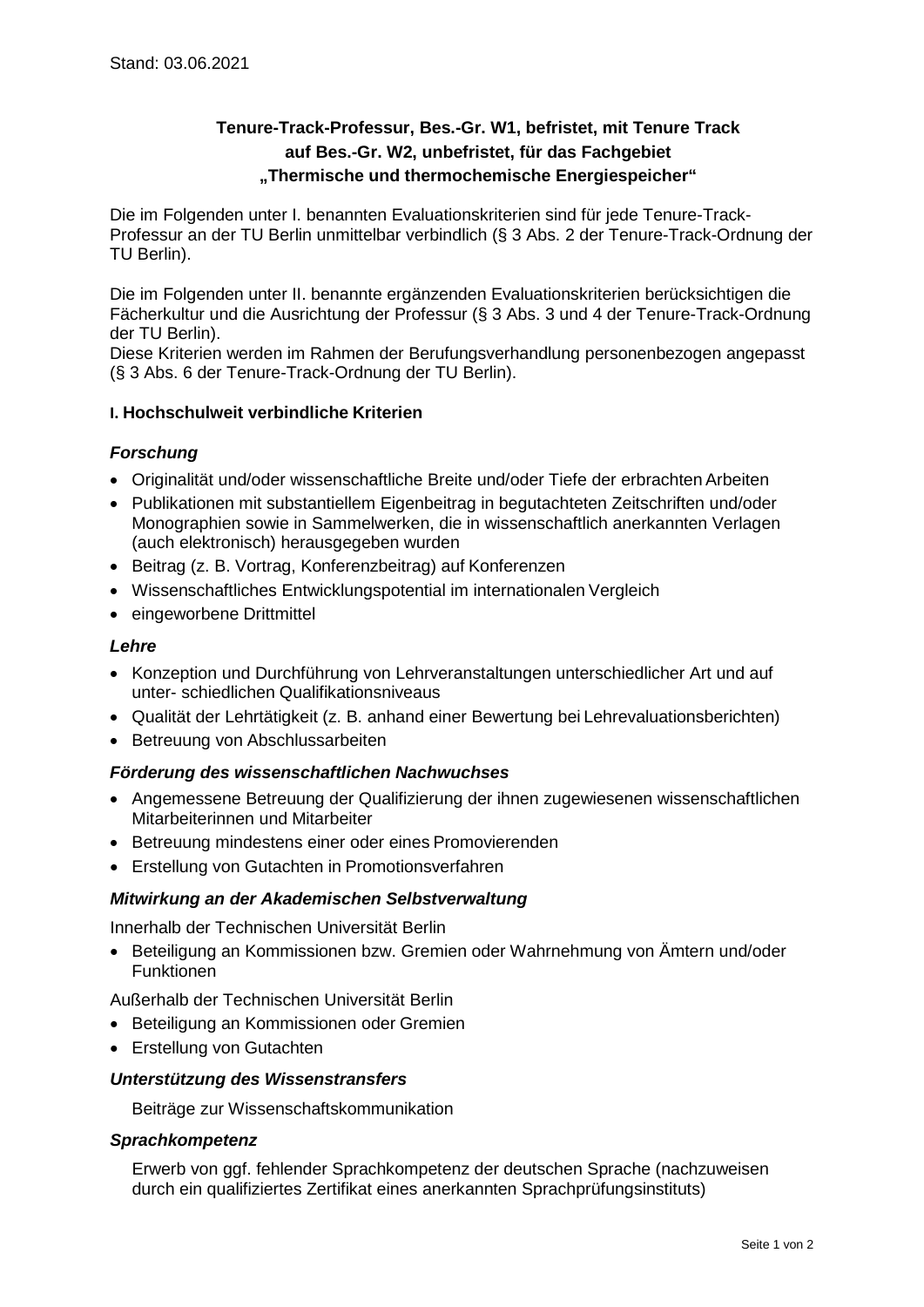# **II. Vorschlag für ergänzende Kriterien**

# *Forschung*

- *im Rahmen des hochschulweiten Kriteriums "Publikationen mit substantiellem Eigenbeitrag in begutachteten Zeitschriften und/oder Monographien sowie in Sammelwerken, die in wissenschaftlich anerkannten Verlagen (auch elektronisch) herausgegeben wurden"*: auch Publikationen in Journals mit hoher Reputation (z. B. International Journal of Heat and Mass Transfer, Energy Conversion and Management, Journal of Energy Storage, Energy.)
- *im Rahmen des hochschulweiten Kriteriums "eingeworbene Drittmittel":* Beantragung von Forschungsfördermitteln bei der DFG und anderen Drittmittelgebern, dabei erfolgreiche Einwerbung von mindestens drei Stellen für wissenschaftliche Mitarbeiter\*innen; es soll erkennbar sein, dass eine derartige Drittmittelstärke nachhaltig erreichbar ist.

#### *Lehre*

Implementierung eines Moduls zum Thema thermische und thermo-chemische Speicherung in die Masterstudiengänge der Lehreinheit Energie- und Prozesstechnik

#### *Mitwirkung an der Akademischen Selbstverwaltung*

Maßnahmen zur Unterstützung der Diversitätsstrategie der Technischen Universität Berlin im Themenfeld Gender und einem weiteren Themenfeld

*oder*

Maßnahmen zur Unterstützung der Internationalisierungsstrategie der Technischen Universität Berlin

*oder*

Maßnahmen zu Etablierung oder Weiterführung von Schulpartnerschaften, Schüler\*innenprogrammen oder Girls Days

#### *Unterstützung des Wissenstransfers*

*in Umsetzung des hochschulweiten Kriteriums "Beiträge zur Wissenschaftskommunikation":*

Initiierung einer neuen Wirtschaftskooperation

*oder*

Mitarbeit in Fachausschüssen (z. B. des DIN, VDI) oder in Annexen der IEA. *oder*

Einreichung mindestens einer Erfindungsmeldung beim Zentrum für geistiges Eigentum der Technischen Universität Berlin

*oder*

Initiierung einer Unternehmensausgründung

# *Führungskompetenz*

• Teilnahme an einer zertifizierten Weiterbildung mit dem Ziel, die Kompetenz zur Führung eines W2-Fachgebietes zu stärken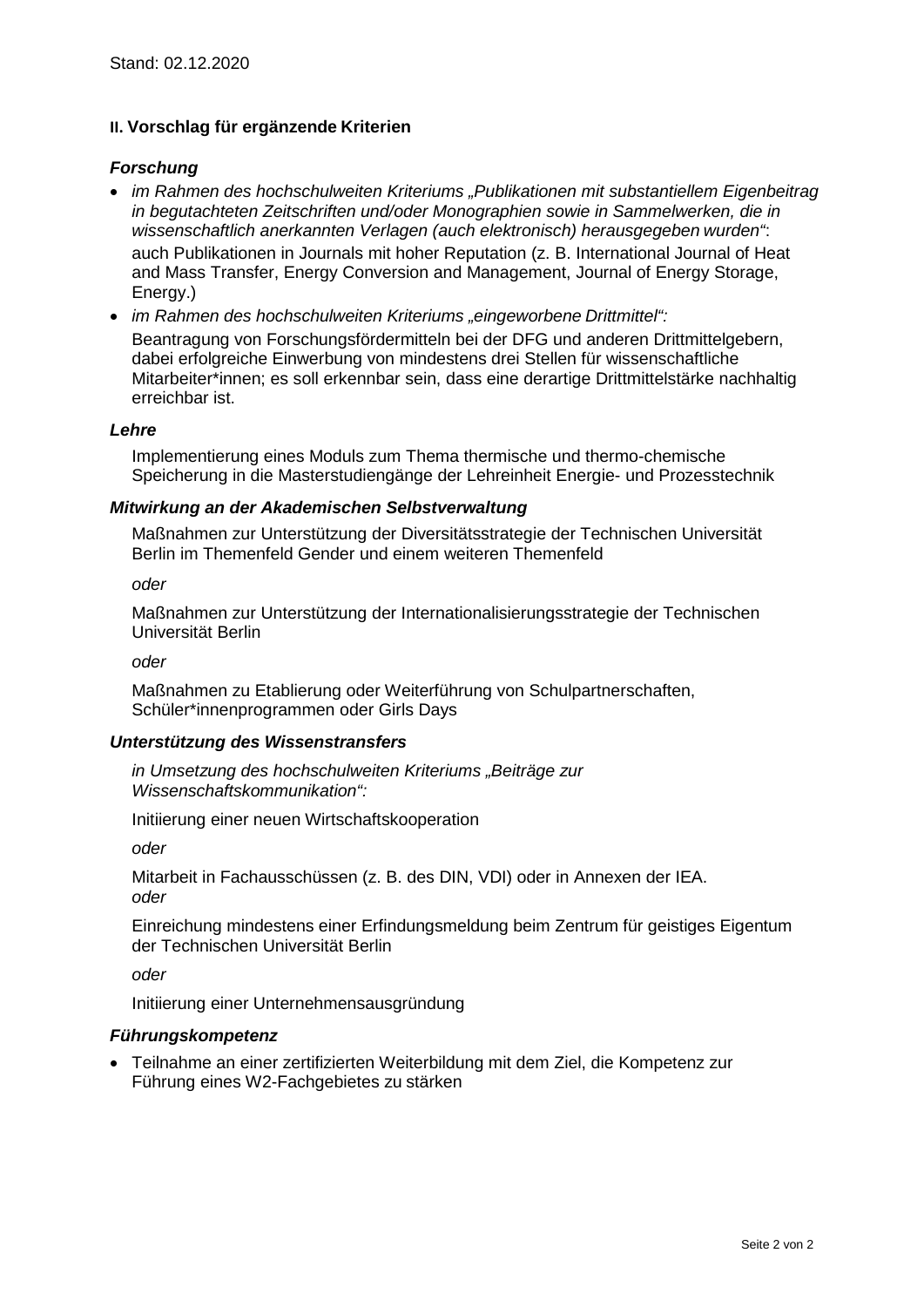### **Tenure-Track-Professorship, remuneration group W1, fixed term, to be continued as a lifetime professorship, remuneration group W2 in "Thermal and Thermochemical Energy Storage"**

The evaluation criteria listed below under I. are directly binding for all tenure track professorships at TU Berlin (Section 3 (2) Tenure Track Regulations of TU Berlin).

The recommended additional evaluation criteria under II. reflect the culture of the specific discipline and the focus of the professorship (Section 3 (3) and (4) Tenure Track Regulations of TU Berlin). These criteria will be amended during appointment negotiations to reflect the appointee's profile and background (Section 3 (6) Tenure Track Regulations of TU Berlin).

# **I. Criteria which apply across the University**

#### *Research*

- The originality and/or academic breadth and/or depth of work undertaken
- Significant contributions to publications in peer-reviewed journals and/or monographs as well as in collected works published by recognized academic publishers (including in electronic format)
- Contributions to conferences (e.g. talks, papers)
- Potential for academic development in international comparison
- Third-party funding acquired

#### *Teaching*

- Devising and teaching of different types of courses at different levels (bachelor's, master's, etc.)
- Quality of teaching (e.g. based on an evaluation)
- Supervision of theses

#### *Advancement of junior scholars*

- Supervision of the academic advancement and further qualification of research associates and teaching and research assistants
- Supervision of at least one doctoral candidate
- Providing evaluations for doctoral procedures

#### *Involvement in academic self-management*

Within Technische Universität Berlin Participating in committees or assuming offices and/or functions

Outside Technische Universität Berlin

- Participating in committees
- Writing evaluations

#### *Supporting knowledge transfer*

Contributions to science communication

#### *Language skills*

Acquiring German language skills to the required level (proven by an official certificate of level from a recognized language school or institute)

# **II. Proposed additional criteria**